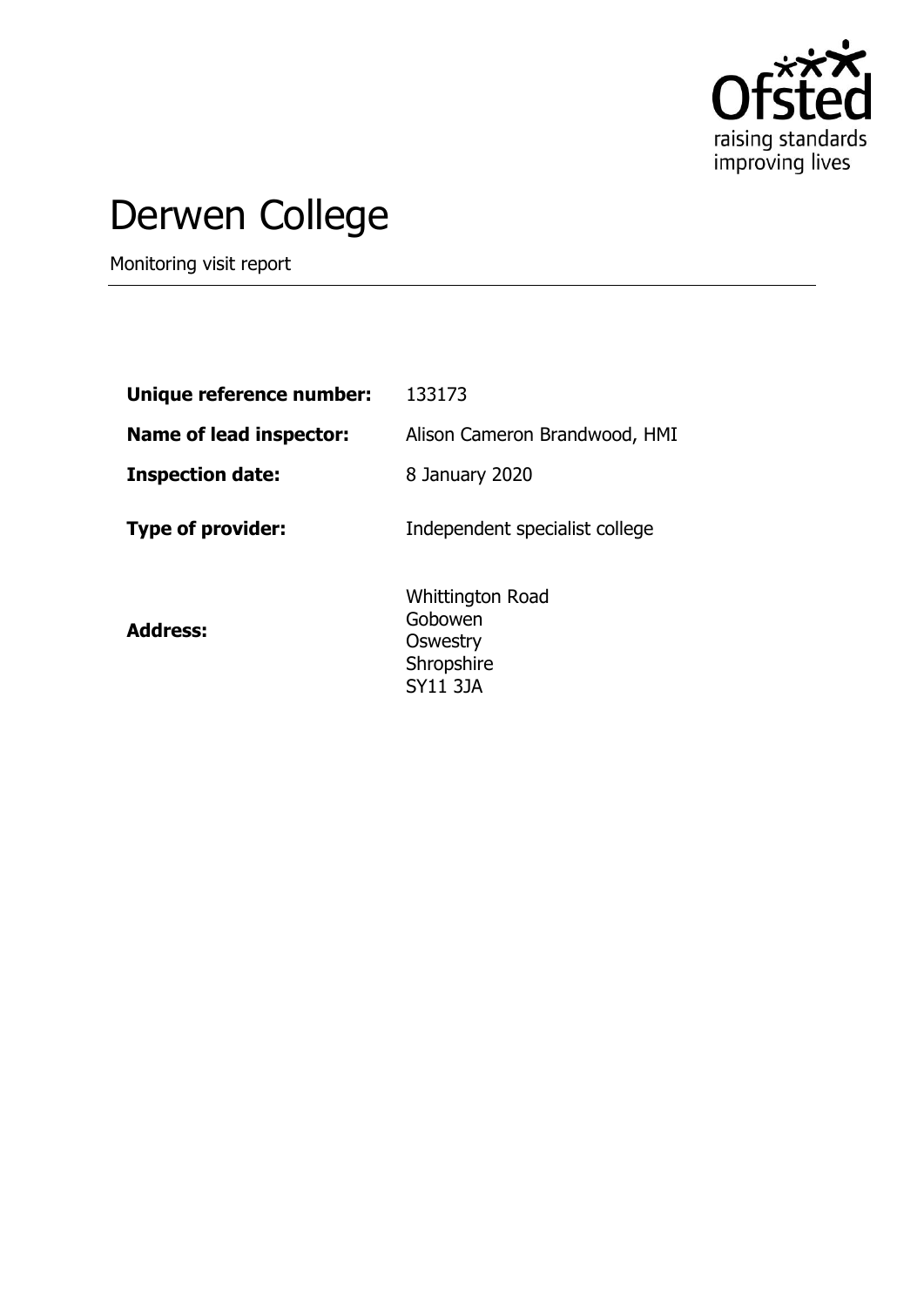

## **Monitoring visit: main findings**

#### **Context and focus of visit**

This was an announced monitoring visit, which focused on leaders' and managers' safeguarding arrangements, following concerns that had been brought to Ofsted's attention.

Derwen College provides education and support for learners with special educational needs and disabilities (SEND). Most students have autistic spectrum conditions or moderate learning difficulties. At the time of the visit, 110 students aged between 16 and 25 years attended the college, 89 of whom were in scope. Around one third of students travel daily to the college, and the rest are residential.

### **Themes**

#### **What progress have leaders and managers made in ensuring that effective arrangements are in place to safeguard learners?**

**Reasonable progress**

Governors, leaders and managers have a high regard for students' safety and wellbeing. They frequently review safeguarding arrangements and make improvements as a result. For example, leaders have slowed the traffic on campus by reducing the number of entrances to the college.

Staff identify and report safeguarding concerns appropriately. The safeguarding team swiftly put in place actions to keep students safe. They work together with students, parents, college staff and external agencies – such as the police and social services – to bring about positive outcomes. For example, students who have demonstrated behaviours of concern are supported to develop strategies to reflect on and improve how they interact with others. Students are proud of how their behaviour improves as a result.

Leaders and managers are very aware of the risks to their students when online. Students benefit from one-to-one coaching sessions about how to use the internet safely. Teachers use well-designed activities to raise students' awareness. For example, during a session about internet safety students monitored how a photograph they had sent to a friend travelled around the world as it was shared with others online. They had a much better understanding of how to keep themselves safe as a result.

Risk assessments for students are highly individualised. Staff identify clearly specific risks, including those associated with students' health, behaviour, social and vocational needs. The assessments contribute to effective arrangements for students' safety in a range of settings. Students are well supported and encouraged to manage their own behaviour more effectively. They become more independent and recognise potential risks. For example, students move on from being supported to travel on trains and in taxis to travelling independently.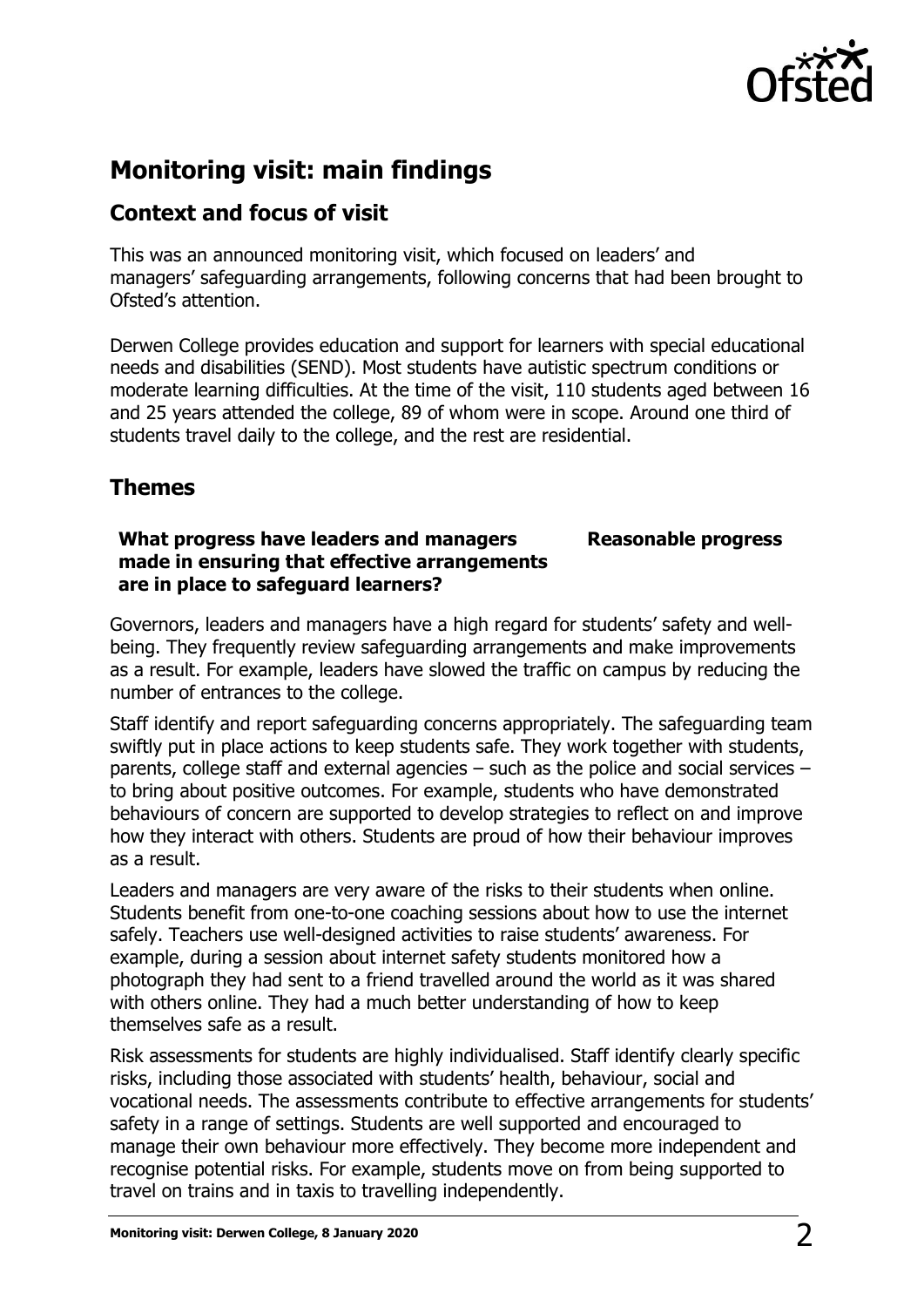

Teachers plan and teach lessons that support students to understand how to keep safe in their vocational choices and in daily life. They frequently reinforce key aspects of personal safety, which builds students' confidence. Students are well prepared to work in commercial outlets and in daily-living skills environments. For example, students use safe cutting techniques in the kitchen. They understand the dangers of cross-contamination and the risks associated with food allergies.